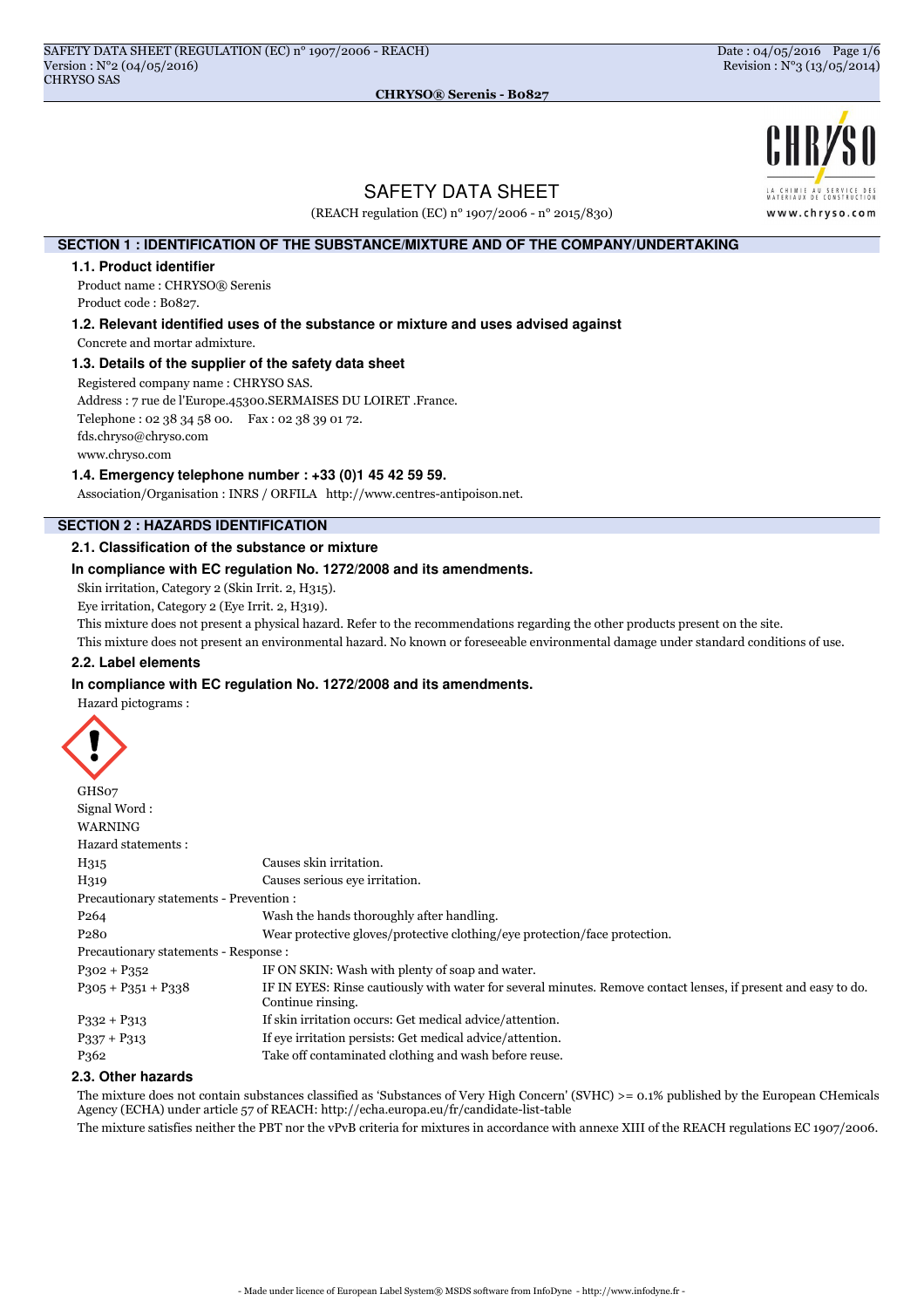# **SECTION 3 : COMPOSITION/INFORMATION ON INGREDIENTS**

# **3.2. Mixtures**

#### **Composition :** Identification (EC) 1272/2008 Note % CAS: 107-41-5 EC: 203-489-0 REACH: 01-2119539582-35 2-METHYLPENTANE-2,4-DIOL GHS07 Wng Skin Irrit. 2, H315 Eye Irrit. 2, H319  $[1]$   $\qquad$   $\qquad$   $\begin{array}{c} 50 \leq x \leq 100 \end{array}$

# **Information on ingredients :**

[1] Substance for which maximum workplace exposure limits are available.

# **SECTION 4 : FIRST AID MEASURES**

As a general rule, in case of doubt or if symptoms persist, always call a doctor.

NEVER induce swallowing by an unconscious person.

# **4.1. Description of first aid measures**

#### **In the event of splashes or contact with eyes :**

Wash thoroughly with fresh, clean water for 15 minutes holding the eyelids open. If there is any redness, pain or visual impairment, consult an ophthalmologist.

#### **In the event of splashes or contact with skin :**

Remove contaminated clothing and wash the skin thoroughly with soap and water or a recognised cleaner.

Watch out for any remaining product between skin and clothing, watches, shoes, etc.

If the contaminated area is widespread and/or there is damage to the skin, a doctor must be consulted or the patient transferred to hospital.

#### **In the event of swallowing :**

Do not give the patient anything orally.

In the event of swallowing, if the quantity is small (no more than one mouthful), rinse the mouth with water and consult a doctor.

Seek medical attention immediately, showing the label.

# **4.2. Most important symptoms and effects, both acute and delayed**

No data available.

#### **4.3. Indication of any immediate medical attention and special treatment needed**

No data available.

# **SECTION 5 : FIREFIGHTING MEASURES**

Non-flammable.

#### **5.1. Extinguishing media**

No data available.

### **5.2. Special hazards arising from the substance or mixture**

A fire will often produce a thick black smoke. Exposure to decomposition products may be hazardous to health.

Do not breathe in smoke.

In the event of a fire, the following may be formed :

- carbon monoxide (CO)

- carbon dioxide (CO2)

#### **5.3. Advice for firefighters**

No data available.

# **SECTION 6 : ACCIDENTAL RELEASE MEASURES**

# **6.1. Personal precautions, protective equipment and emergency procedures**

Consult the safety measures listed under headings 7 and 8.

### **For non first aid worker**

Avoid any contact with the skin and eyes.

# **For first aid worker**

First aid workers will be equipped with suitable personal protective equipment (See section 8).

#### **6.2. Environmental precautions**

Contain and control the leaks or spills with non-combustible absorbent materials such as sand, earth, vermiculite, diatomaceous earth in drums for waste disposal.

Prevent any material from entering drains or waterways.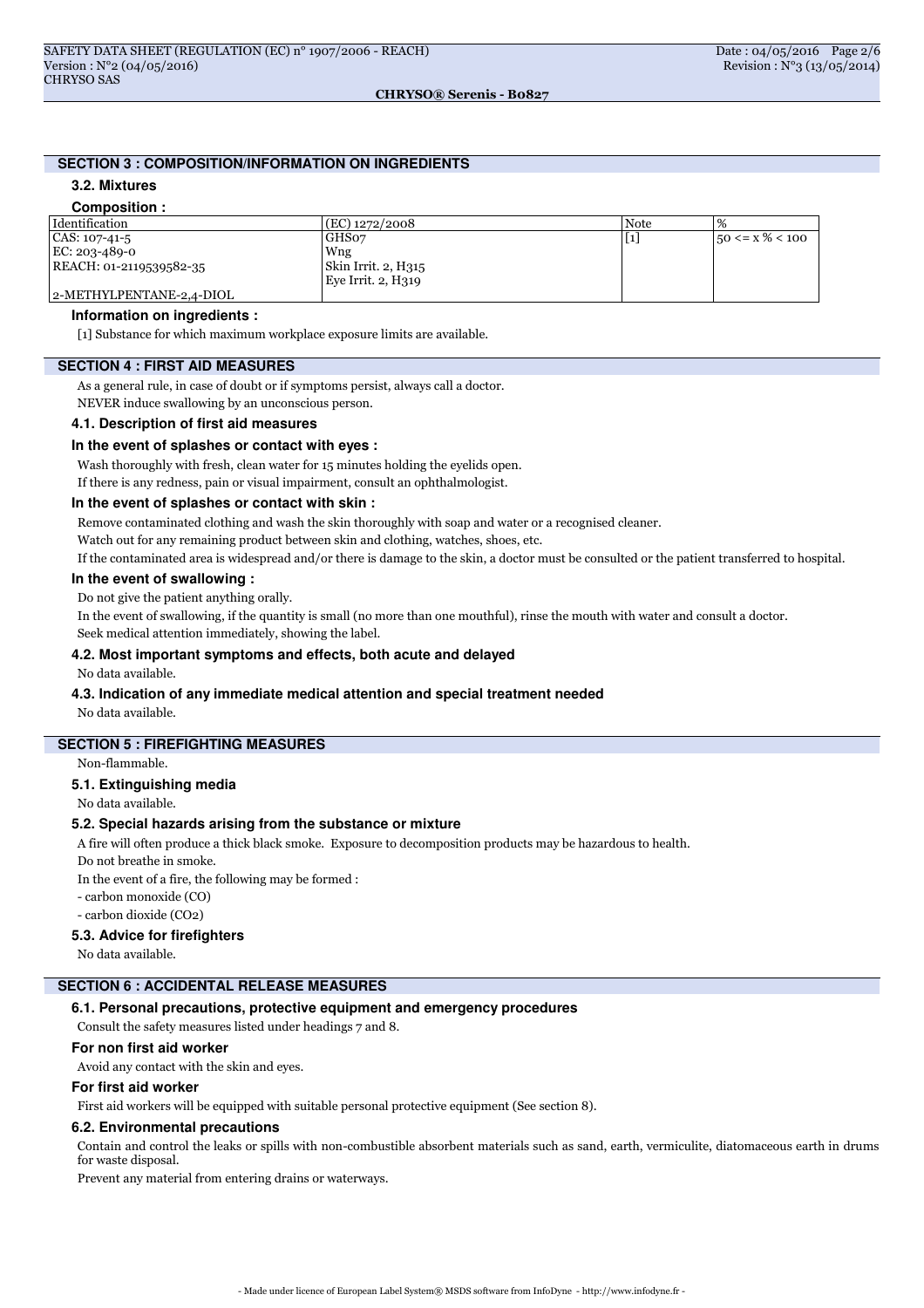# **6.3. Methods and material for containment and cleaning up**

If the ground is contaminated, once the product has been recovered by sponging with an inert and non-combustible absorbent material, wash the contaminated area in plenty of water.

Clean preferably with a detergent, do not use solvents.

### **6.4. Reference to other sections**

No data available.

# **SECTION 7 : HANDLING AND STORAGE**

Requirements relating to storage premises apply to all facilities where the mixture is handled.

### **7.1. Precautions for safe handling**

Always wash hands after handling.

Remove and wash contaminated clothing before re-using.

#### **Fire prevention :**

Prevent access by unauthorised personnel.

#### **Recommended equipment and procedures :**

For personal protection, see section 8.

Observe precautions stated on label and also industrial safety regulations. Avoid skin and eye contact with this mixture.

**Prohibited equipment and procedures :**

No smoking, eating or drinking in areas where the mixture is used.

#### **7.2. Conditions for safe storage, including any incompatibilities**

No data available.

### **Packaging**

Always keep in packaging made of an identical material to the original.

#### **7.3. Specific end use(s)**

No data available.

# **SECTION 8 : EXPOSURE CONTROLS/PERSONAL PROTECTION**

#### **8.1. Control parameters**

#### **Occupational exposure limits :**

| - France (INRS - ED984 : 2008) :                            |            |                           |                          |                          |                          |         |
|-------------------------------------------------------------|------------|---------------------------|--------------------------|--------------------------|--------------------------|---------|
| <b>CAS</b>                                                  | $VME-ppm:$ | $VME-mg/m3$ : $VLE-ppm$ : |                          | $VLE-mg/m3$ : Notes:     |                          | TMP No: |
| $107 - 41 - 5$                                              |            |                           | 25                       | 125                      |                          | 84      |
| $- UK / WEL (Workplace exposure limits, EH40/2005, 2007)$ : |            |                           |                          |                          |                          |         |
| <b>CAS</b>                                                  | TWA :      | STEL:                     | Ceiling:                 | Definition:              | Criteria :               |         |
| $107 - 41 - 5$                                              | 25 ppm     | 25 ppm                    | $\overline{\phantom{a}}$ | $\overline{\phantom{0}}$ | $\overline{\phantom{0}}$ |         |

#### **8.2. Exposure controls**

#### **Personal protection measures, such as personal protective equipment**

Pictogram(s) indicating the obligation of wearing personal protective equipment (PPE) :



Use personal protective equipment that is clean and has been properly maintained. Store personal protective equipment in a clean place, away from the work area. Never eat, drink or smoke during use. Remove and wash contaminated clothing before re-using. Ensure that there is adequate ventilation, especially in confined areas.

### **- Eye / face protection**

Avoid contact with eyes.

Use eye protectors designed to protect against liquid splashes

Before handling, wear safety goggles with protective sides accordance with standard EN166.

In the event of high danger, protect the face with a face shield.

Prescription glasses are not considered as protection.

Individuals wearing contact lenses should wear prescription glasses during work where they may be exposed to irritant vapours.

Provide eyewash stations in facilities where the product is handled constantly.

#### **- Hand protection**

Wear suitable protective gloves in the event of prolonged or repeated skin contact.

Use suitable protective gloves that are resistant to chemical agents in accordance with standard EN374.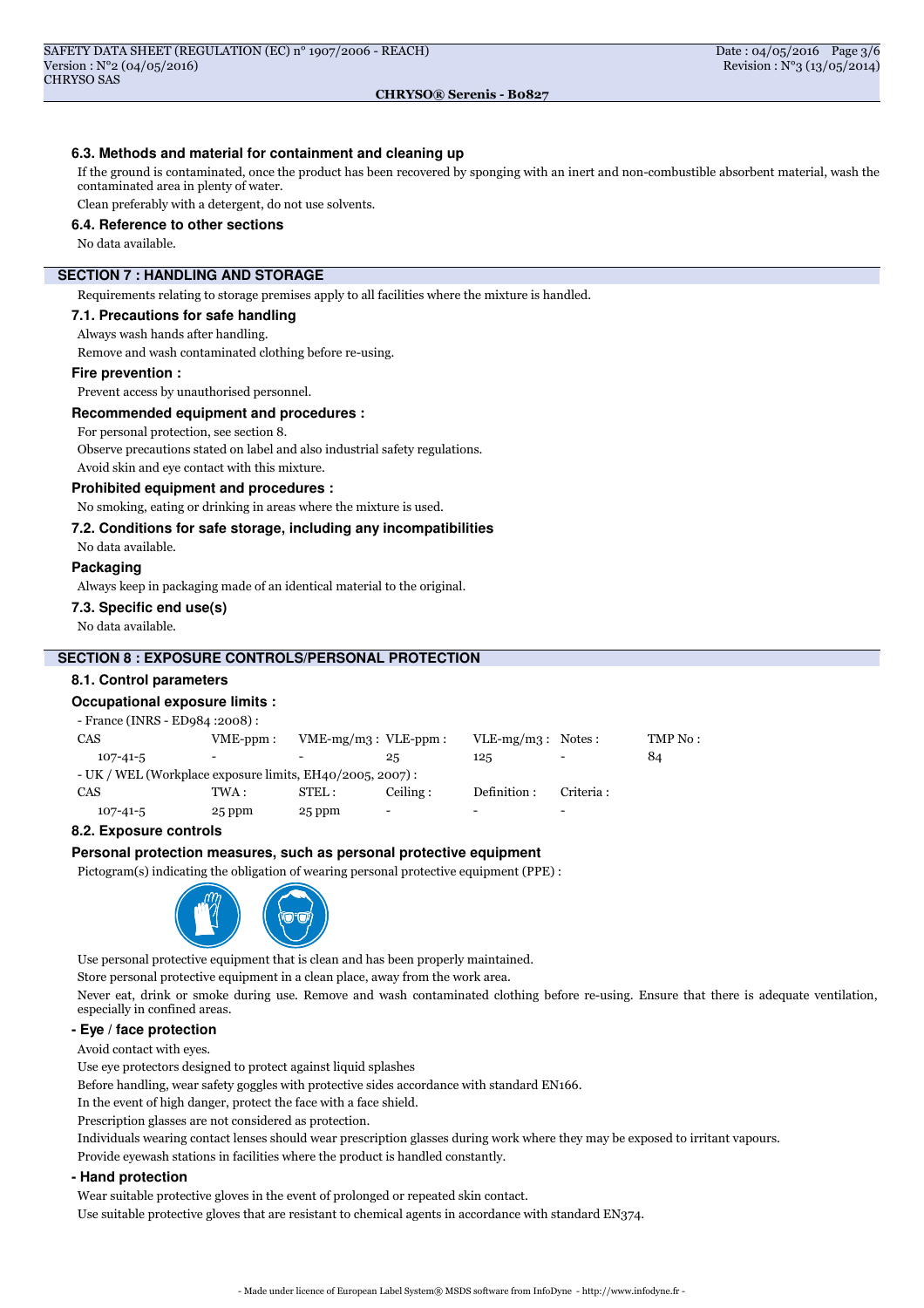Gloves must be selected according to the application and duration of use at the workstation.

Protective gloves need to be selected according to their suitability for the workstation in question : other chemical products that may be handled, necessary physical protections (cutting, pricking, heat protection), level of dexterity required.

Recommended properties :

- Impervious gloves in accordance with standard EN374

# **- Body protection**

Avoid skin contact.

Wear suitable protective clothing.

Suitable type of protective clothing :

In the event of substantial spatter, wear liquid-tight protective clothing against chemical risks (type 3) in accordance with EN14605 to prevent skin contact.

In the event of a risk of splashing, wear protective clothing against chemical risks (type 6) in accordance with EN13034 to prevent skin contact. Work clothing worn by personnel shall be laundered regularly.

After contact with the product, all parts of the body that have been soiled must be washed.

### **SECTION 9 : PHYSICAL AND CHEMICAL PROPERTIES**

# **9.1. Information on basic physical and chemical properties**

#### **General information :**

| Physical state:                                        | Fluid liquid.  |  |  |  |
|--------------------------------------------------------|----------------|--|--|--|
| Odour:                                                 | Characteristic |  |  |  |
| Colour:                                                | Brown-red      |  |  |  |
| Important health, safety and environmental information |                |  |  |  |
| pH (aqueous solution):                                 | 7(50%)         |  |  |  |
| pH:                                                    | Not stated.    |  |  |  |
| Boiling point/boiling range:                           | Not relevant.  |  |  |  |
| Flash point interval:                                  | Not relevant.  |  |  |  |
| Vapour pressure $(50^{\circ}$ C) :                     | Not relevant.  |  |  |  |
| Density:                                               | < 1            |  |  |  |
| Water solubility:                                      | Soluble.       |  |  |  |
| Melting point/melting range:                           | Not relevant.  |  |  |  |
| Self-ignition temperature:                             | Not relevant.  |  |  |  |
| Decomposition point/decomposition range:               | Not relevant.  |  |  |  |
| .                                                      |                |  |  |  |

# **9.2. Other information**

No data available.

# **SECTION 10 : STABILITY AND REACTIVITY**

# **10.1. Reactivity**

No data available.

# **10.2. Chemical stability**

This mixture is stable under the recommended handling and storage conditions in section 7.

#### **10.3. Possibility of hazardous reactions**

No data available.

#### **10.4. Conditions to avoid**

No data available.

# **10.5. Incompatible materials**

No data available.

# **10.6. Hazardous decomposition products**

The thermal decomposition may release/form :

- carbon monoxide (CO)

- carbon dioxide (CO2)

# **SECTION 11 : TOXICOLOGICAL INFORMATION**

#### **11.1. Information on toxicological effects**

May cause irreversible damage to the skin; namely inflammation of the skin or the formation of erythema and eschar or oedema following exposure up to four hours.

May have reversible effects on the eyes, such as eye irritation which is totally reversible by the end of observation at 21 days.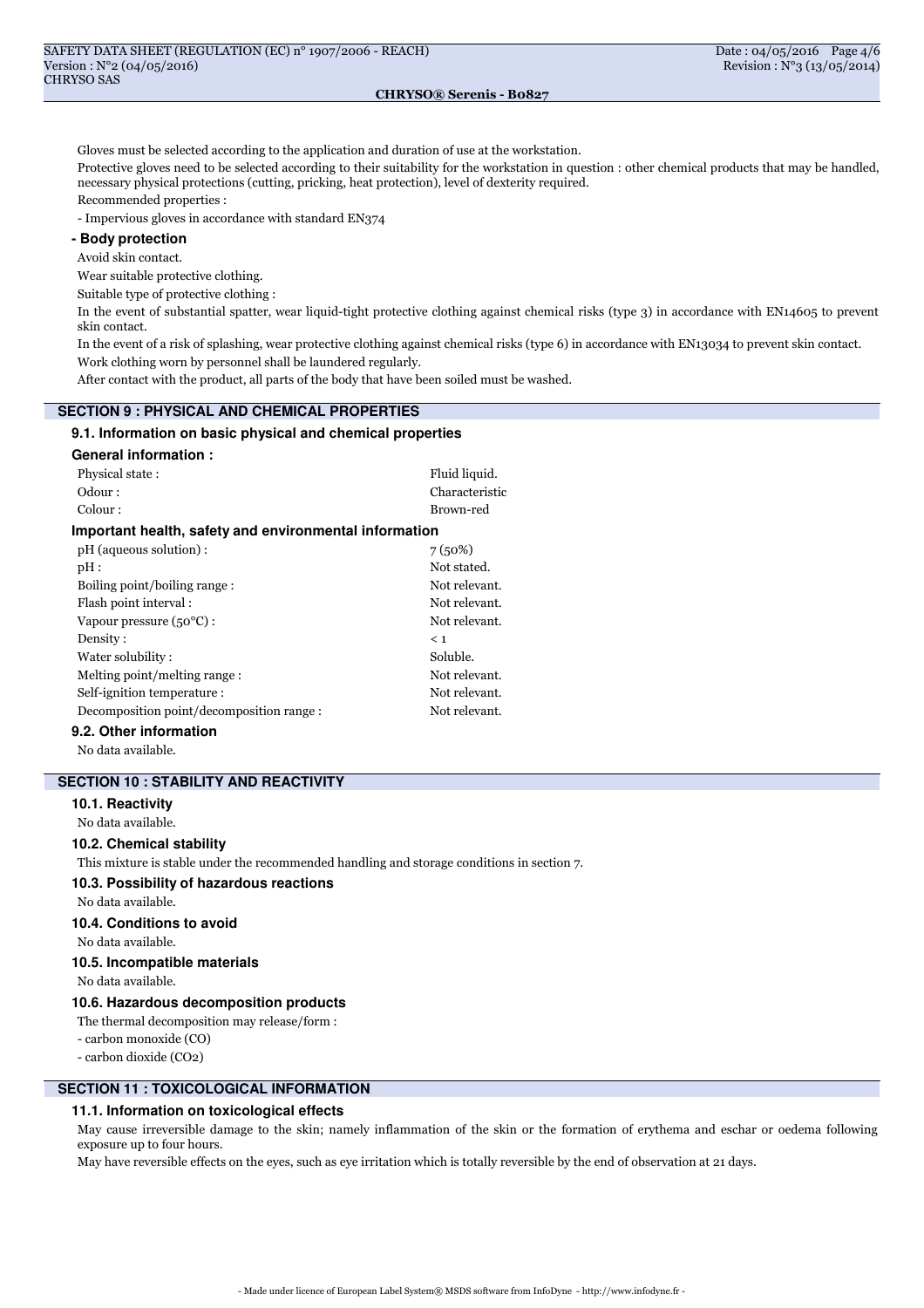### **11.1.1. Substances**

#### **Acute toxicity :**

2-METHYLPENTANE-2,4-DIOL (CAS: 107-41-5) Oral route : LD50 = 3700 mg/kg

Species : Rat

### **11.1.2. Mixture**

No toxicological data available for the mixture.

#### **SECTION 12 : ECOLOGICAL INFORMATION**

#### **12.1. Toxicity**

**12.1.1. Substances**

| 2-METHYLPENTANE-2,4-DIOL (CAS: 107-41-5) |                                                                                 |
|------------------------------------------|---------------------------------------------------------------------------------|
| Fish toxicity:                           | $LC50 = 8510$ mg/l<br>Species : Gambusia affinis<br>Duration of exposure : 96 h |
|                                          |                                                                                 |

Crustacean toxicity :  $EC_50 = 5410 \text{ mg/l}$ 

Species : Daphnia magna Duration of exposure : 48 h

Algae toxicity :  $ECr50 = 429 \text{ mg/l}$ Species : Selenastrum capricornutum Duration of exposure : 72 h

# **12.1.2. Mixtures**

No aquatic toxicity data available for the mixture.

### **12.2. Persistence and degradability**

# **12.2.1. Substances**

2-METHYLPENTANE-2,4-DIOL (CAS: 107-41-5)

no degradability data is available, the substance is considered as not degrading quickly.

# **12.3. Bioaccumulative potential**

No data available.

### **12.4. Mobility in soil**

No data available.

# **12.5. Results of PBT and vPvB assessment**

No data available.

#### **12.6. Other adverse effects**

No data available.

# **SECTION 13 : DISPOSAL CONSIDERATIONS**

Proper waste management of the mixture and/or its container must be determined in accordance with Directive 2008/98/EC.

#### **13.1. Waste treatment methods**

Do not pour into drains or waterways.

### **Waste :**

Waste management is carried out without endangering human health, without harming the environment and, in particular without risk to water, air, soil, plants or animals.

Recycle or dispose of waste in compliance with current legislation, preferably via a certified collector or company.

Do not contaminate the ground or water with waste, do not dispose of waste into the environment.

### **Soiled packaging :**

Empty container completely. Keep label(s) on container. Give to a certified disposal contractor.